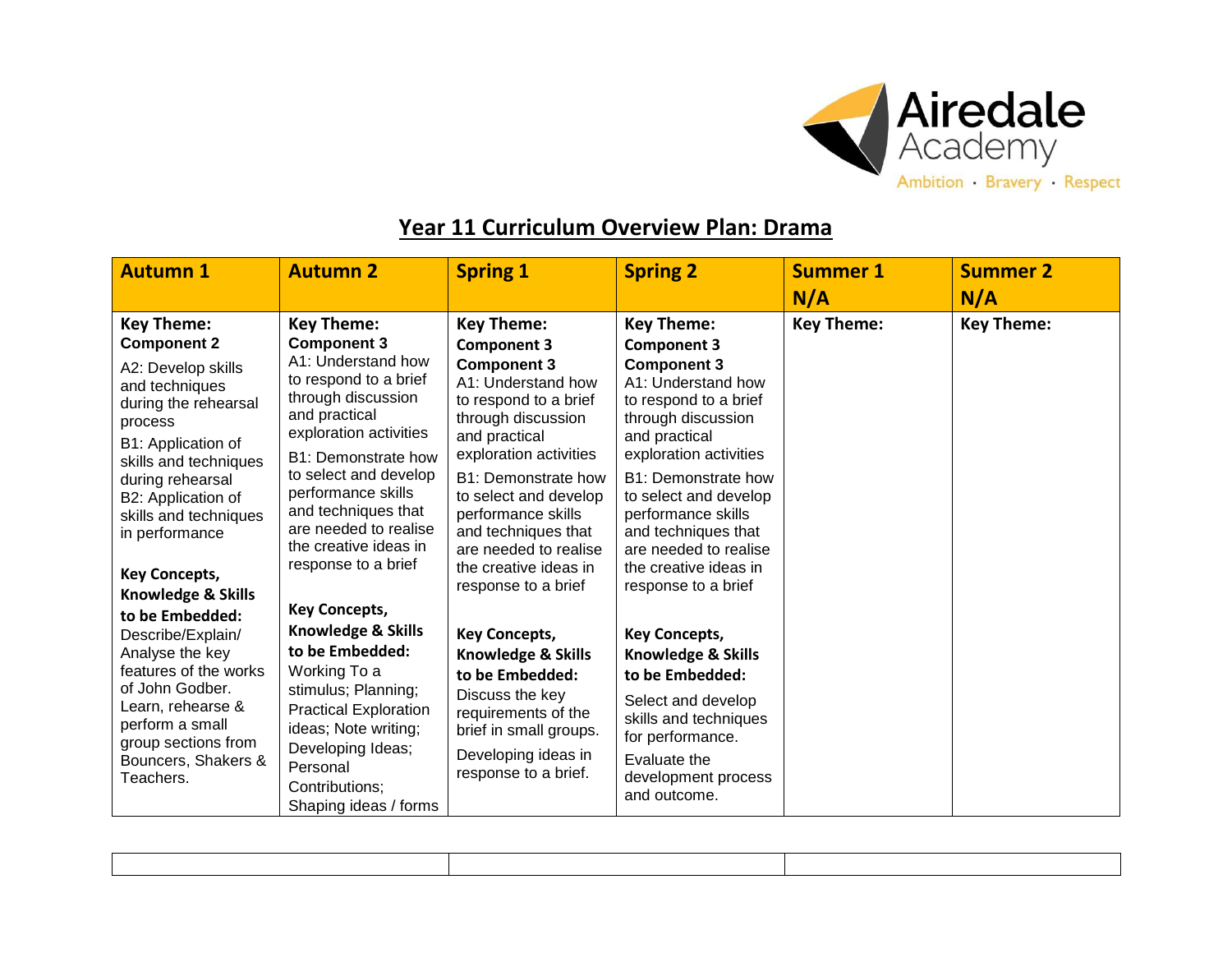

| <b>Links to Prior</b>                        | and structures;                    | <b>Links to Prior</b>                   |                                            |  |
|----------------------------------------------|------------------------------------|-----------------------------------------|--------------------------------------------|--|
| Learning:                                    | Working towards a                  | Learning:                               | <b>Links to Prior</b>                      |  |
| Knowledge of Roles,                          | performance.                       | Subject specific                        | Learning:                                  |  |
| Skills, the processes<br>and components of a | <b>Links to Prior</b>              | vocabulary used in<br><b>KS3/4</b>      | Subject specific                           |  |
| performance are                              | Learning:                          |                                         | vocabulary used in<br><b>KS3/4</b>         |  |
| embedded in Autumn                           | Subject specific                   | <b>Key Assessment</b>                   |                                            |  |
| yr 10.                                       | vocabulary used in<br>KS3/4.       | <b>Pieces:</b>                          | <b>Key Assessment</b>                      |  |
| Practical skills and<br>self management are  |                                    | Milestone 1: Ideas                      | Pieces:                                    |  |
| embedded in Spring                           |                                    | log written<br>submission               | <b>Written submissions:</b>                |  |
| yr 10.                                       | <b>Key Assessment</b>              |                                         | Milestone 2: Skills log                    |  |
|                                              | Pieces:                            |                                         | Milestone 3:<br><b>Evaluation Report</b>   |  |
|                                              | Group workshop                     | <b>Tier 3 Vocabulary</b>                |                                            |  |
| <b>Key Assessment</b><br><b>Pieces:</b>      | performance.<br>Three written      | Vault:                                  | Video of workshop                          |  |
| Component 2                                  | submissions: ideas,                | Specific to the                         | performance.                               |  |
| practical evidence                           | development of skills              | discipline -<br>Professional skills,    |                                            |  |
| and notes (Works of                          | and evaluation.                    | techniques. Please                      | <b>Tier 3 Vocabulary</b>                   |  |
| John Godber)                                 |                                    | see the knowledge                       | Vault:                                     |  |
| <b>Tier 3 Vocabulary</b>                     | <b>Tier 3 Vocabulary</b><br>Vault: | organiser.                              | Specific to the                            |  |
| Vault:                                       | Specific to the                    |                                         | discipline -                               |  |
| Powerpoint                                   | discipline -                       | <b>Reading Exposure:</b><br>Independent | Professional skills,<br>techniques. Please |  |
| information. Specific                        | Professional skills,               | research.                               | see the knowledge                          |  |
| to the discipline.                           | techniques. Please                 | The assignment brief.                   | organiser.                                 |  |
| Please see the<br>knowledge organiser.       | see the knowledge<br>organiser.    | Contexts.                               |                                            |  |
|                                              |                                    | Historical / Social<br>research.        | <b>Reading Exposure:</b>                   |  |
| <b>Reading Exposure:</b>                     | <b>Reading Exposure:</b>           | Reading findings in                     | Independent<br>research.                   |  |
| Independent                                  | Independent                        | class.                                  | The assignment brief.                      |  |
| research.                                    | research.                          |                                         | Contexts.                                  |  |